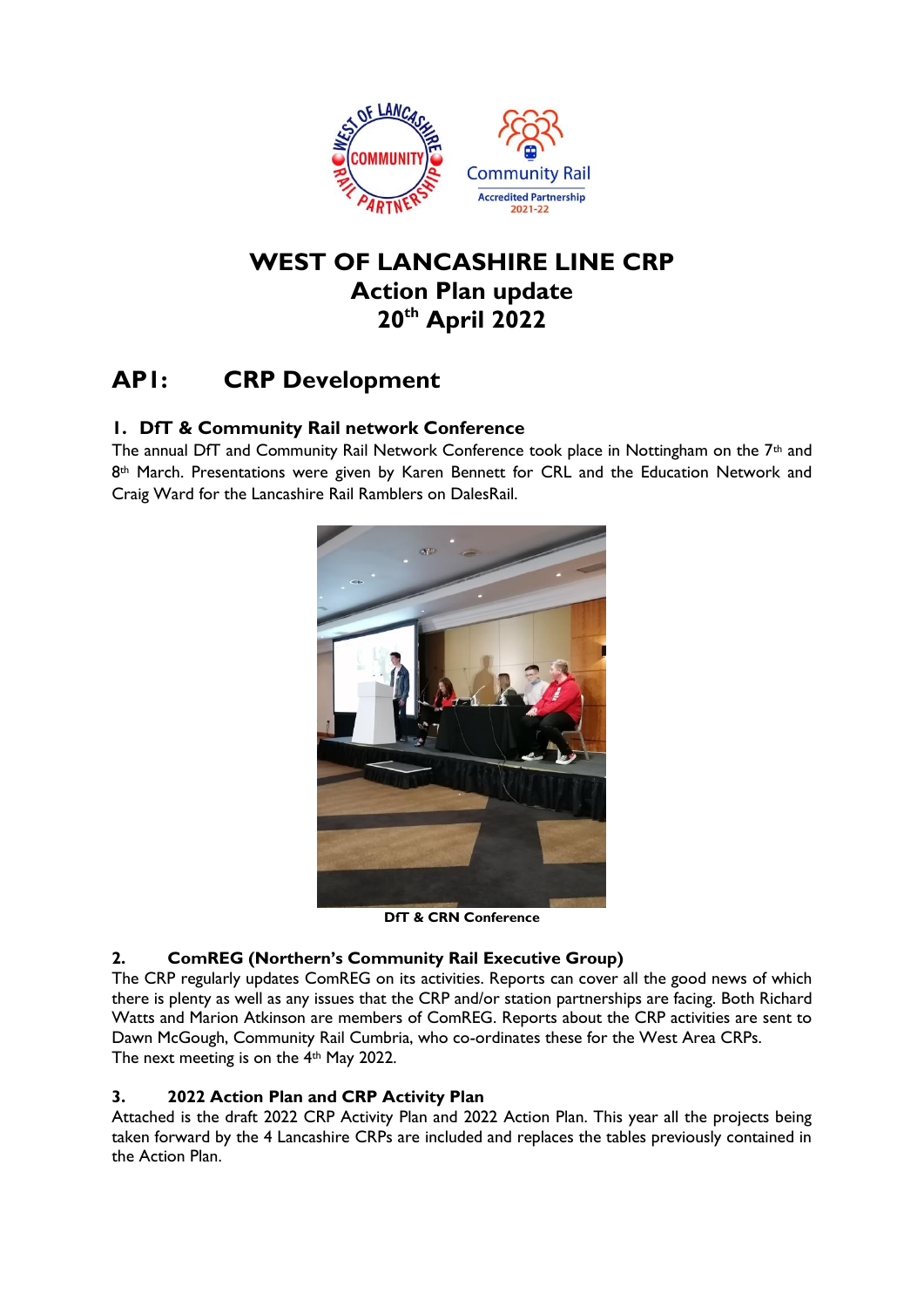### **4. Local Transport Plan (4)**

This is covered in the report from Mike Cliffe.

# **AP2: Funding**

## **Core funding 2022/23:**

The West of Lancashire CRP has so far received core funding from:

| <b>Source</b>        | <b>Amount</b> |
|----------------------|---------------|
|                      |               |
| Northern             | 31,003        |
| Merseytravel         | 10,000        |
| <b>Trans Pennine</b> | <b>TBC</b>    |
| Avanti               | <b>TBC</b>    |
| <b>Total</b>         | 41,003        |

TBC: to be confirmed

#### **Other income**

The table shows the projects and grants received for the 2021/22 year.

| Project                           | <b>Budget</b> | Grant                | Outturn | <b>Notes</b>    |
|-----------------------------------|---------------|----------------------|---------|-----------------|
|                                   | £             | £                    | £       |                 |
| Preston station 3c & 4c           | 9,950         | 9,950<br>Avanti      | 9,9950  | <b>Approved</b> |
| <b>Rufford to Mere Sands Wood</b> | 7,085         | 3,542<br><b>CRDF</b> | 7,085   | <b>Approved</b> |
| <b>Croston with Trinity St</b>    |               |                      |         | In development  |
| Michael's                         |               |                      |         |                 |
| <b>Mini Timetables</b>            |               |                      |         |                 |
|                                   |               |                      |         |                 |
|                                   |               |                      |         |                 |
|                                   |               |                      |         |                 |
|                                   |               |                      |         |                 |
|                                   |               |                      |         |                 |
| <b>Total</b>                      |               |                      |         |                 |

**Notes:**

CR Community Rail

CRDF Community Rail Development Fund

CRN Community Rail Network

The table does not show the costs of maintaining the branded boards and for some of the posters displayed in them.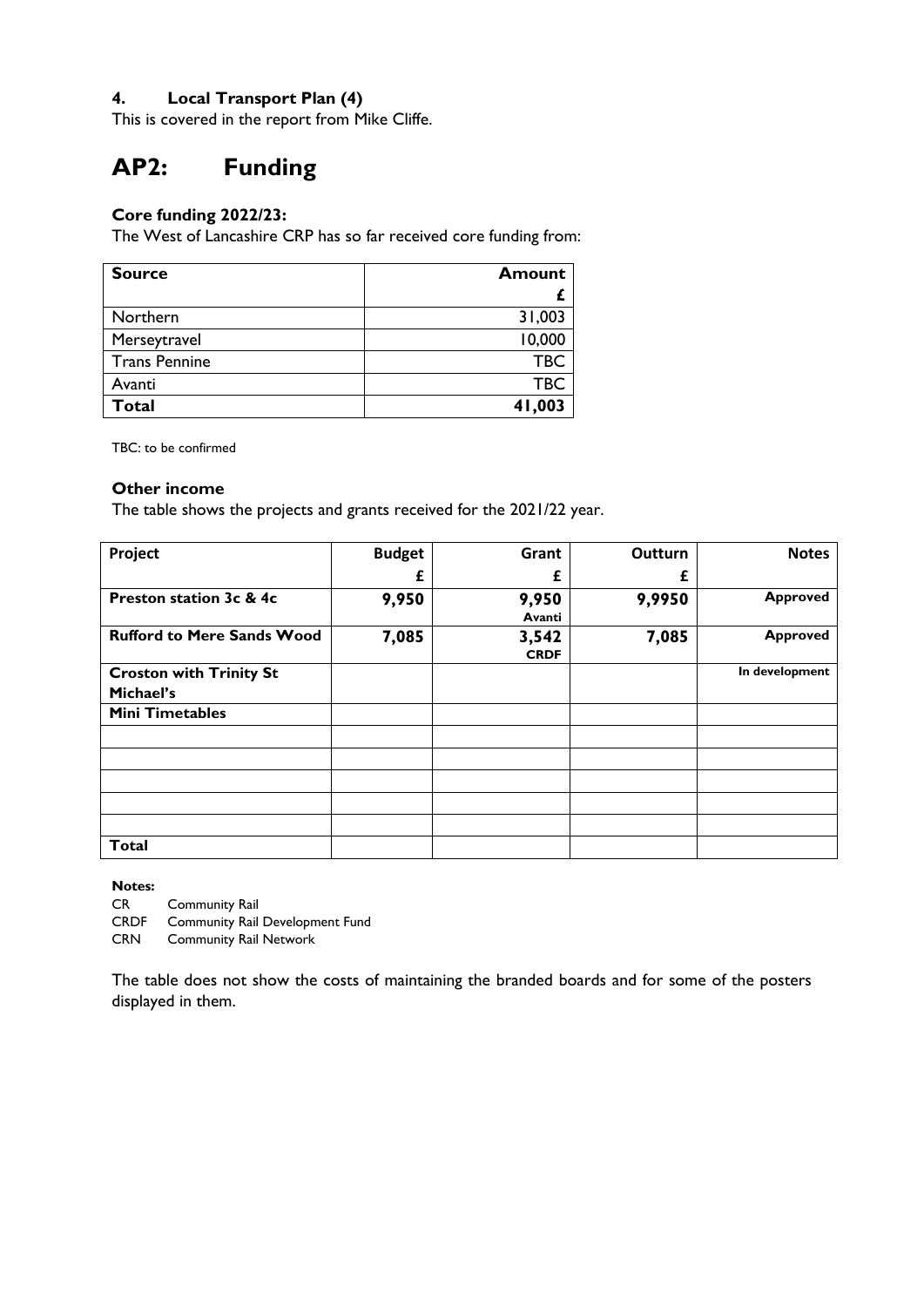# **AP3: Timetable developments**

### **1. Manchester Recovery Task Force**

As reported at the last meeting CRL responded to the consultation by the MRTF to the proposed December 2022 timetables. At the time of writing this report no response had been received.

### **Mini timetables**

The CRP has also reintroduced its mini timetable for the Preston to Ormskirk line (see also AP6) – anyone wanting some for local distribution please contact Richard Watts on [richard.watts.crl@gmail.com](mailto:richard.watts.crl@gmail.com) . An updated version for the May timetable change is being produced for local distribution.

Many thanks to the volunteers who help to distribute the mini timetables – we can't do it without your help.

### **COVID timetable changes**

Northern introduced temporary changes to its timetables from the 4<sup>th</sup> January which will result in some 2 hour gaps on the Preston – Ormskirk line. These changes will continue until December. For more details go to:

<https://communityraillancashire.co.uk/news/service-changes-update/>

## **AP5: Station & other developments**

### **Preston**

### **Platforms 3C & 4C**

As you see from AP3 the Ormskirk service will be permanently linked to the Colne service from December 2022. Northern has confirmed that the service will continue to use platforms 3C & 4C at least until HS2 remodelling of platforms 3 & 4 takes out the 2 bays. To improve the environment at this 'lonely' part of the station CRL & Lancashire CC have been successful in securing a grant for the provision of seats, planters, hanging baskets and information panels for these platforms.

### **Artwork Update:**

A small-scale postcard project is being undertaken by a Supported Internship Student group that works out of County Hall, Preston. A larger project is also being developed to display artwork on the entrance to the station from the Butler Street car park.

### **Dick, Kerr Ladies**

Work continues on the 'Granny' film to celebrate the Dick, Kerr Ladies. Thanks to Avanti for allowing the film crew to film on the train. The film is being launched on Friday 8<sup>th</sup> April in London. [https://communityraillancashire.co.uk/news/remembering-a-forgotten-womens-football](https://communityraillancashire.co.uk/news/remembering-a-forgotten-womens-football-team/)[team/](https://communityraillancashire.co.uk/news/remembering-a-forgotten-womens-football-team/)

### **Preston to Ormskirk Line:**

### **Croston**

### **Friends of Croston station**

This active group continue to make a very positive impact on the station, including the disused platform.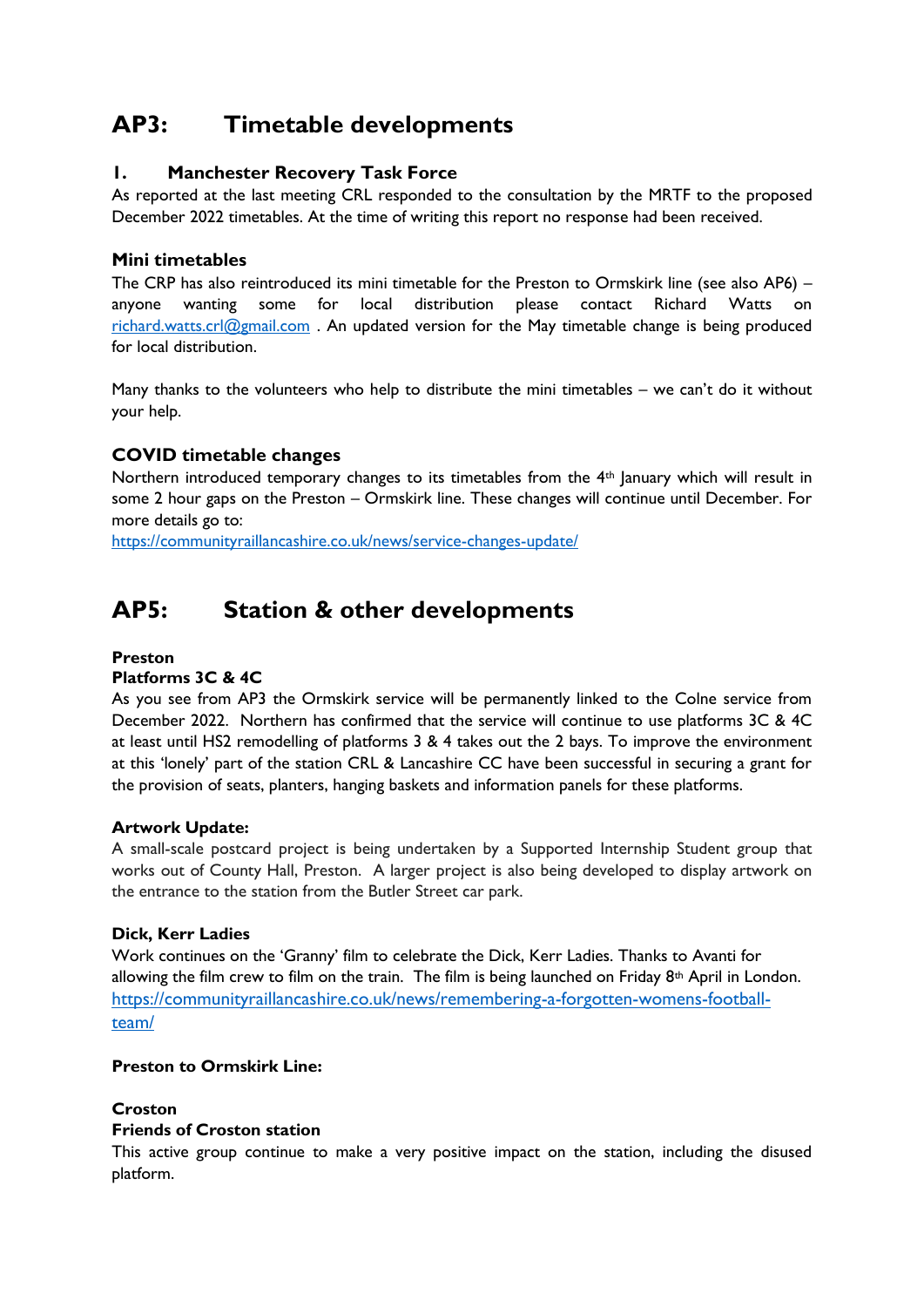A new project is being developed involving the local primary school Trinity & St Michael's. More about this next time!

#### **Rufford**

A project involving Rufford CE Primary School and Mere Sands Wood is being developed by CRL's Caroline Holden and Shahiesta Raja and artist Karen Allerton. The project will produce an attractive leaflet describing the walk from Rufford station to Mere Sands Wood and art work that will be displayed on the cycle shelter. The project is due to be launched on the 22<sup>nd</sup> April at Rufford station.

#### **Burscough Junction**

As previously reported Burscough St John's RC Primary school has adopted the disused platform at Burscough Junction working under a licence from Network Rail which is held by Community Rail Lancashire. Pupils from the school regularly visit the station to look after their plants, tidy up and generally make sure the area is maintained to a high standard.

On the used platform the Friends of Burscough Stations look after the planters and generally keep the area tidy.

### **Wigan Wallgate to Southport line**

#### **Burscough Bridge**

A history poster is being written by CRP member Phil Benzie.

As part of the Burscough Art Trail this attractive poster by artist Amanda Anderson has been displayed at Burscough Bridge station at the start of the footpath to the Martin Mere Wetland Centre.



**Bird mosaic by artist Amanda Anderson displayed at the start of the footpath to Martin Mere**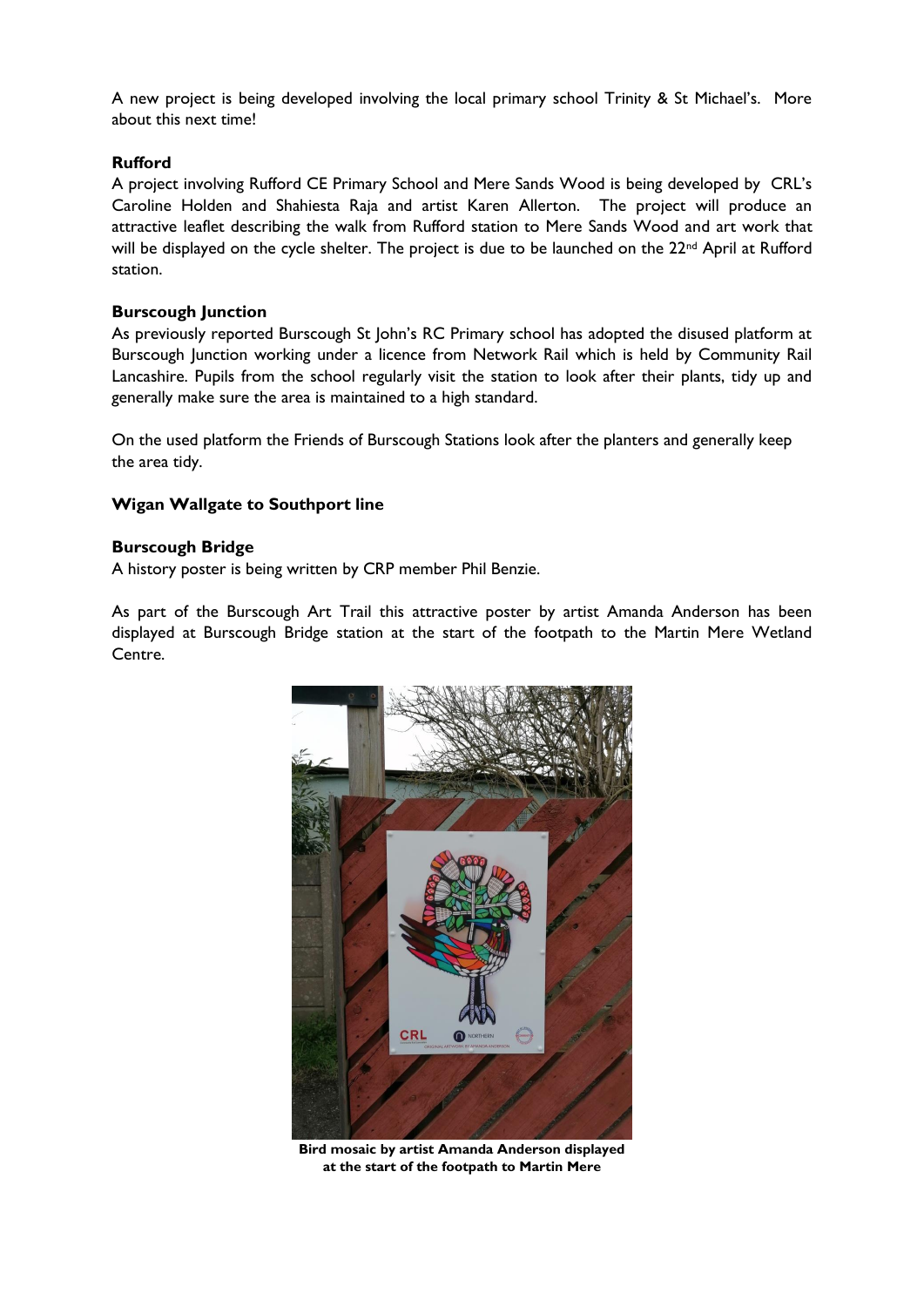## **AP6 Marketing & Promotion:**

### **Community Rail Week 23rd to 29th May 2022**

The theme for this years Community Rail week is 'Give The Train A Try'. CRL and the 4 Lancashire CRPs have developed plans for the week but we are always on the look out for new ideas and projects that we can help support. Here is what is in the pipeline so far:

#### **Monday 23rd May**

East Meets West: launch event involving groups of ladies from Accrington, led by Shahiesta Raja, and Bradford, led by Karen Bennett, meeting in Bradford and travelling onto Bingley. The group will be met by Rail Minister Wendy Morton as well as by representatives from the Community Rail Network.

In the afternoon CRL/ELCRP is launching its project about Rachel Kay Shuttleworth with an event involving Padiham Green CE School.

#### **Tuesday 24th May**

CRL is hosting a group from CILT (Chartered Institute of Logistics and Transportation) in Accrington and showcasing what Community Rail does.

#### **Wednesday 25th May**

Launch of the 'Discover the South Fylde Line' leaflet and brochure at St Anne's Station. All about encouraging people to try the train to visit this lovely area of Lancashire.

#### **Thursday 26th May**

We are planning a Try The Train Trip for a group of school children from Croston to Rufford to then do the walk from the station to Mere Sands Wood. Details to be confirmed.

### **Friday 27th May**

Launch of artwork at Garswood Station. Guided cycle ride from Brierfield station

Do you have a good idea? If so we would like to hear from you.

### **Explore Lancashire By Rail**

This is the name being given to a series of mini films describing easy walks that can be reached using our local lines. There are currently five films available to watch, see Collectors Cornet for links, they show:

- a walk from Rose Grove along the Padiham Greenway,
- a walk from Burscough Junction to Rufford along the Leeds & Liverpool and Rufford Branch canals,
- a linear walk from Lytham to St Anne's,
- a circular walk around Turton & Entwistle and Wayoh Reservoirs and
- the launch of Community Rail Week 2021at Burscough Junction.

Other films in the pipeline include a walk from Darwen station to Darwen Tower and the West Pennine Moors.

Full details of all the films can be viewed here: <https://communityraillancashire.co.uk/lancashire-by-rail/>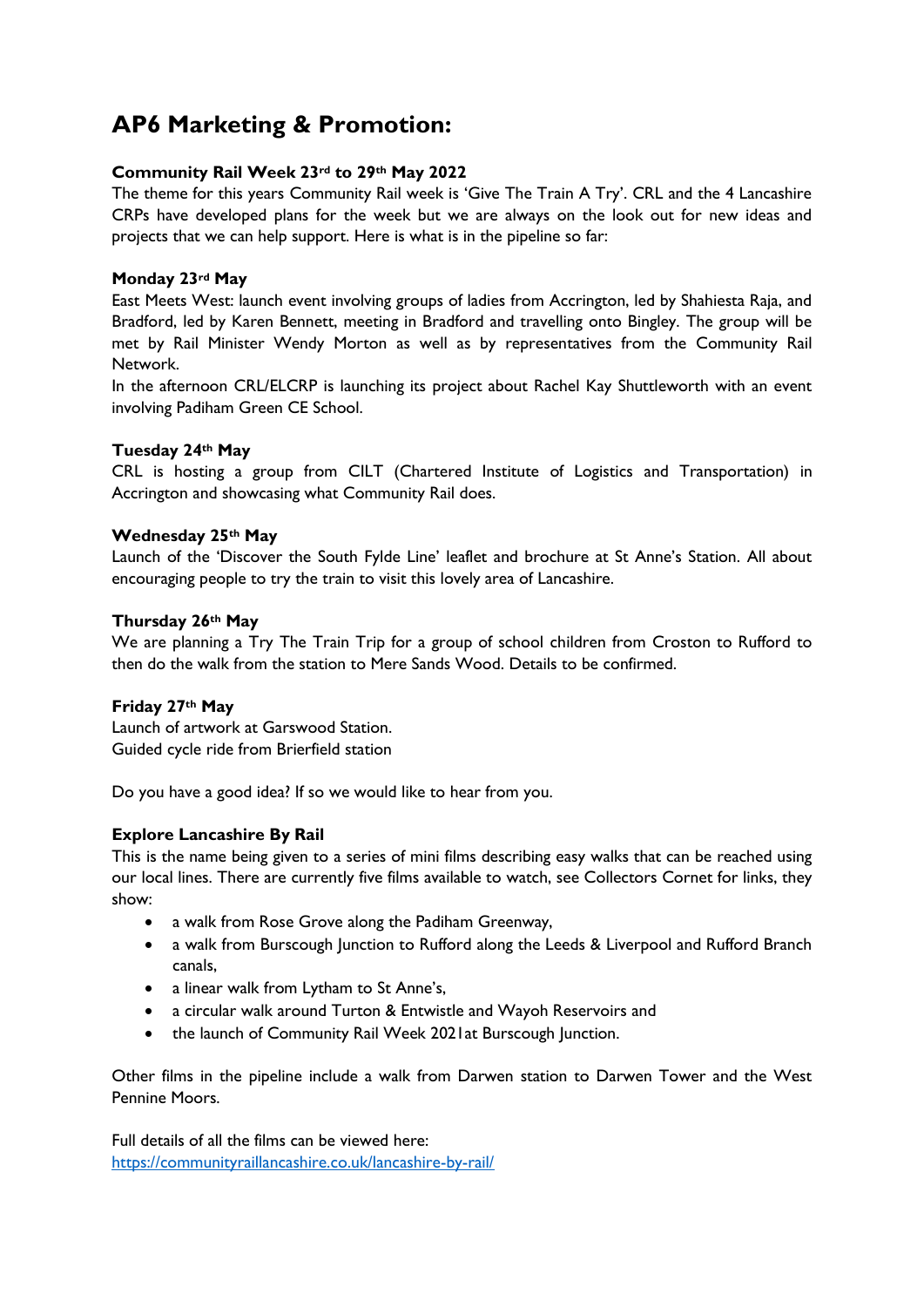CRL has been working with ICG Strategic Marketing Agency to help promote the films and Simon Clarke has become a 'regular' on the programme hosted by Maria Felix Vax. Simon recently recorded the canal walk from Burscough to Rufford.



**Simon with Maria on the 1st March recording the canal walk.**

#### **Make a Bee Line for the West Lancashire Line**

This is the title of the new leaflet and poster launched on the 13<sup>th</sup> October 2021 at the start of last years Community Rail Week at Burscough Junction station.

The leaflet highlights attractions along the line from Preston to Liverpool with ideas for short or longer days out. If you would like to help distribute these contact Richard Watts at [Richard.watts.crl@gmail.com](mailto:Richard.watts.crl@gmail.com) or Caroline Holden at [caroline.holden.crl@gmail.com.](mailto:caroline.holden.crl@gmail.com) Simon Clarke has toured the area installing the posters in CRL's branded boards.

#### **Mini timetables**

See above a new mini timetable will be produced to coincide with the start of the May timetable.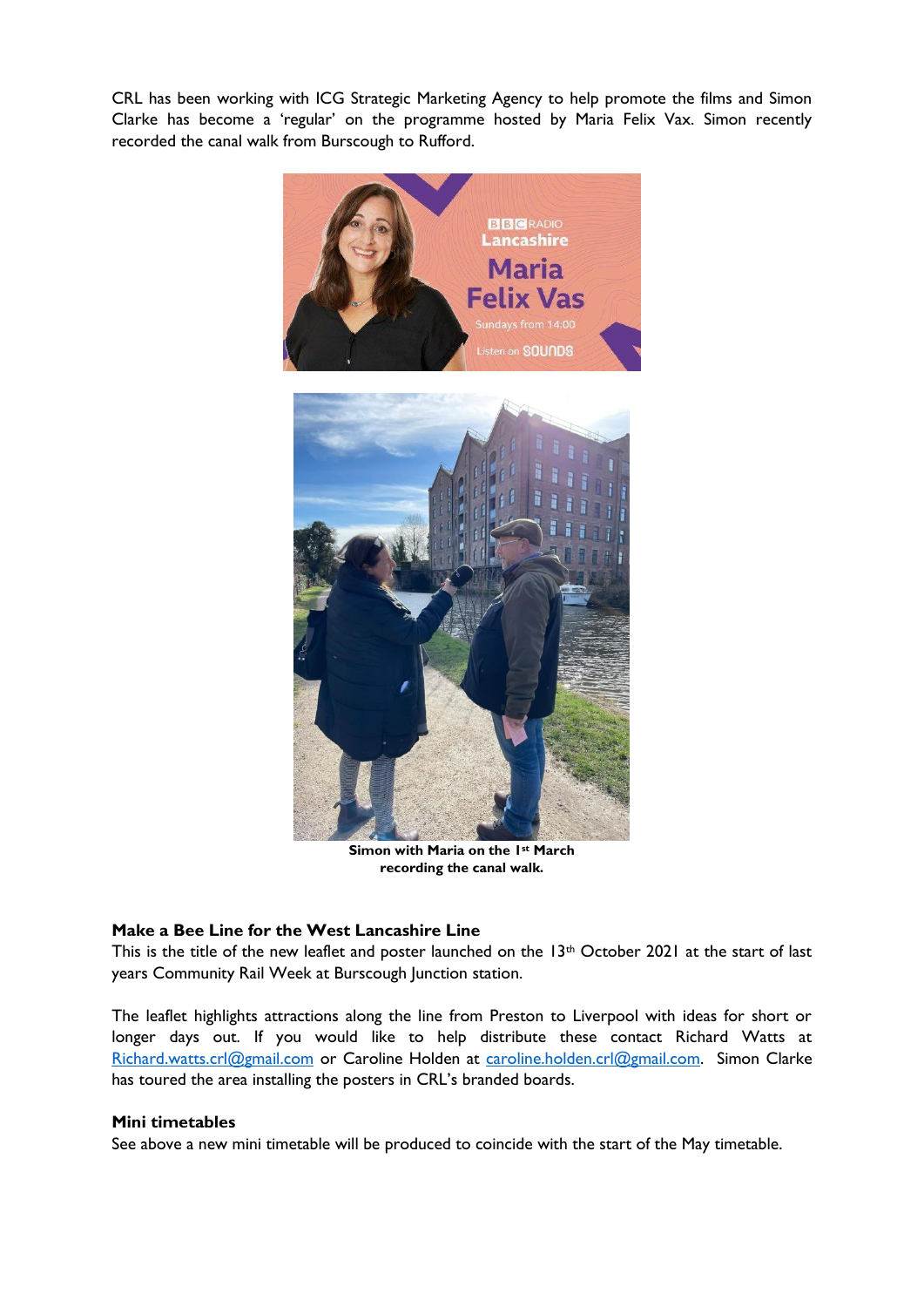# **AP7: Web Development**

Below are the key web site statistics for the main Community Rail Lancashire website.

5,774 users 7,461 visits 14,232 page views

Top 10

- 1. Home page
- 2. DalesRail
- 3. Bentham Line
- 4. News
- 5. Lancashire by Rail
- 6. Walks
- 7. News/fantastic-job-opportunity
- 8. East Lancs Line
- 9. Clitheroe Line
- 10. Self guide walks

Full details in appendix 1 below.

# **AP8 & 9: School, college, university & apprentice engagement & Diversity and Inclusion**

This is covered in the attached education update report.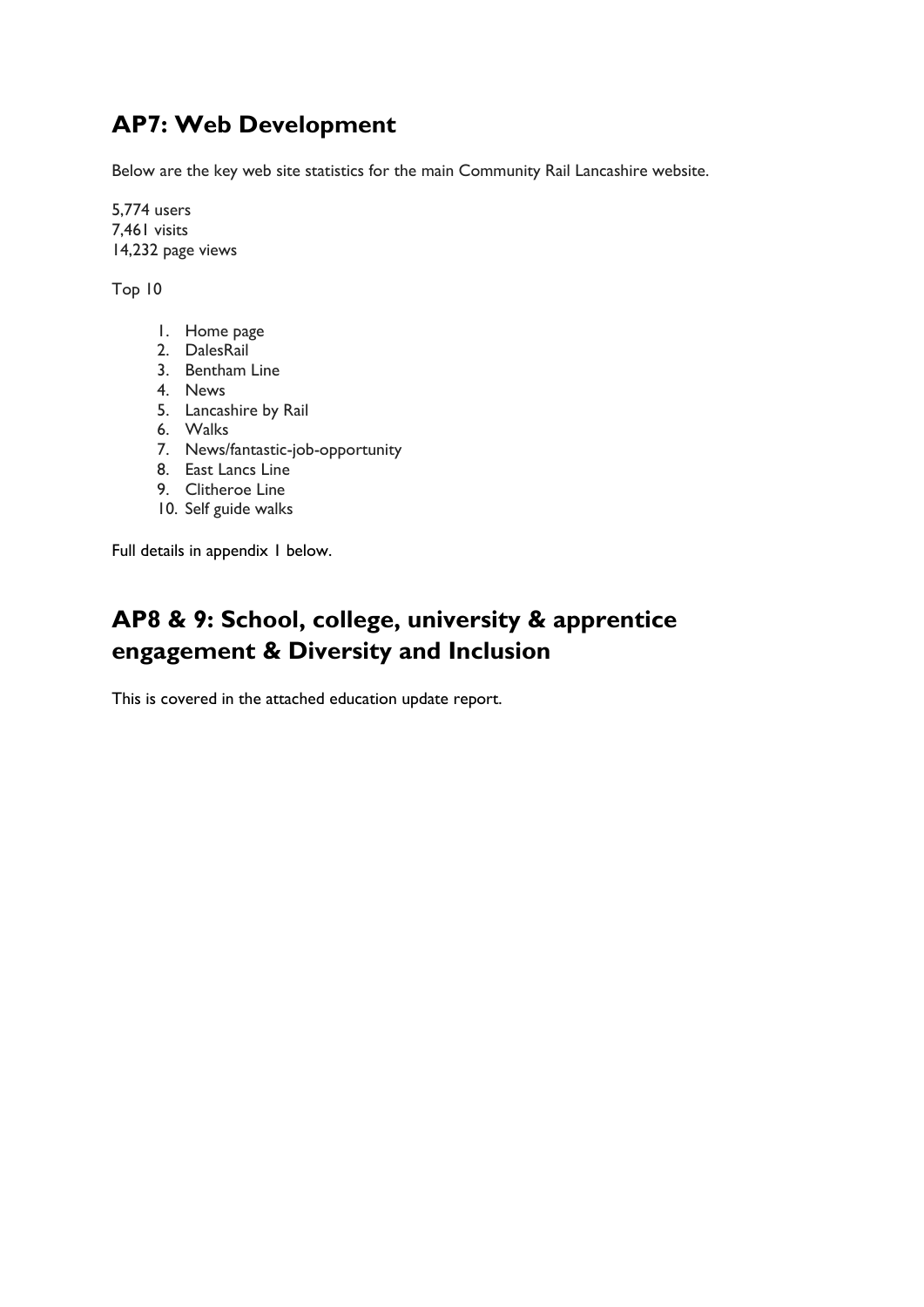## **COLLECTORS CORNER**

Have you read our Best Practice papers? If not click here <https://communityraillancashire.co.uk/best-practice/>

Memorable Journeys – Accrington Along the Line – Ramsgreave & Wilpshire Back on Track - Darwen

Have you watched the Let's Connect films produced by Huckleberry Films? If not click here: <https://communityraillancashire.co.uk/lets-connect/>

Other films to watch: Padiham Greenway <https://communityraillancashire.co.uk/padiham-greenway/> <https://www.youtube.com/watch?v=1Yaq8Wisk8E> (avoids the closed bridge over the River Calder)

Entwistle Reservoir Walk <https://www.youtube.com/watch?v=YZIajo2idXA>

Rufford to Burscough Junction along the Leeds and Liverpool & Rufford Branch canals: <https://www.youtube.com/watch?v=8CkGdwUC7KE>

Lytham to St Anne's linear walk <https://www.youtube.com/watch?v=bC7CtK2ZJJ0>

The DalesRail taster can be seen on the homepage of www.dalesrail.com <https://communityraillancashire.co.uk/lines/dalesrail/>

The Virtual DalesRail call to action film: <https://communityraillancashire.co.uk/tales-from-dalesrail/>

By the way its not too late to send in your favourite story, picture or anecdote about DalesRail to [communityraillancashire1@gmail.com](mailto:communityraillancashire1@gmail.com)

### **West Lancashire Audio Tapes**

**The audio files are from a project funded by the National Lottery Heritage Fund around ten years ago for The Lancashire Society called 'The Noise We Mek' which focused on the way people speak around Lancashire. The files remain the copyright of the Lancashire Society and may not be used without permission.**

Click on the link below to find out more and to listen to the tapes: <https://communityraillancashire.co.uk/audio-files/>

### **Coming soon:**

The Clitheroe Line walk from Darwen Station to Darwen Tower and the West Pennine Moors.